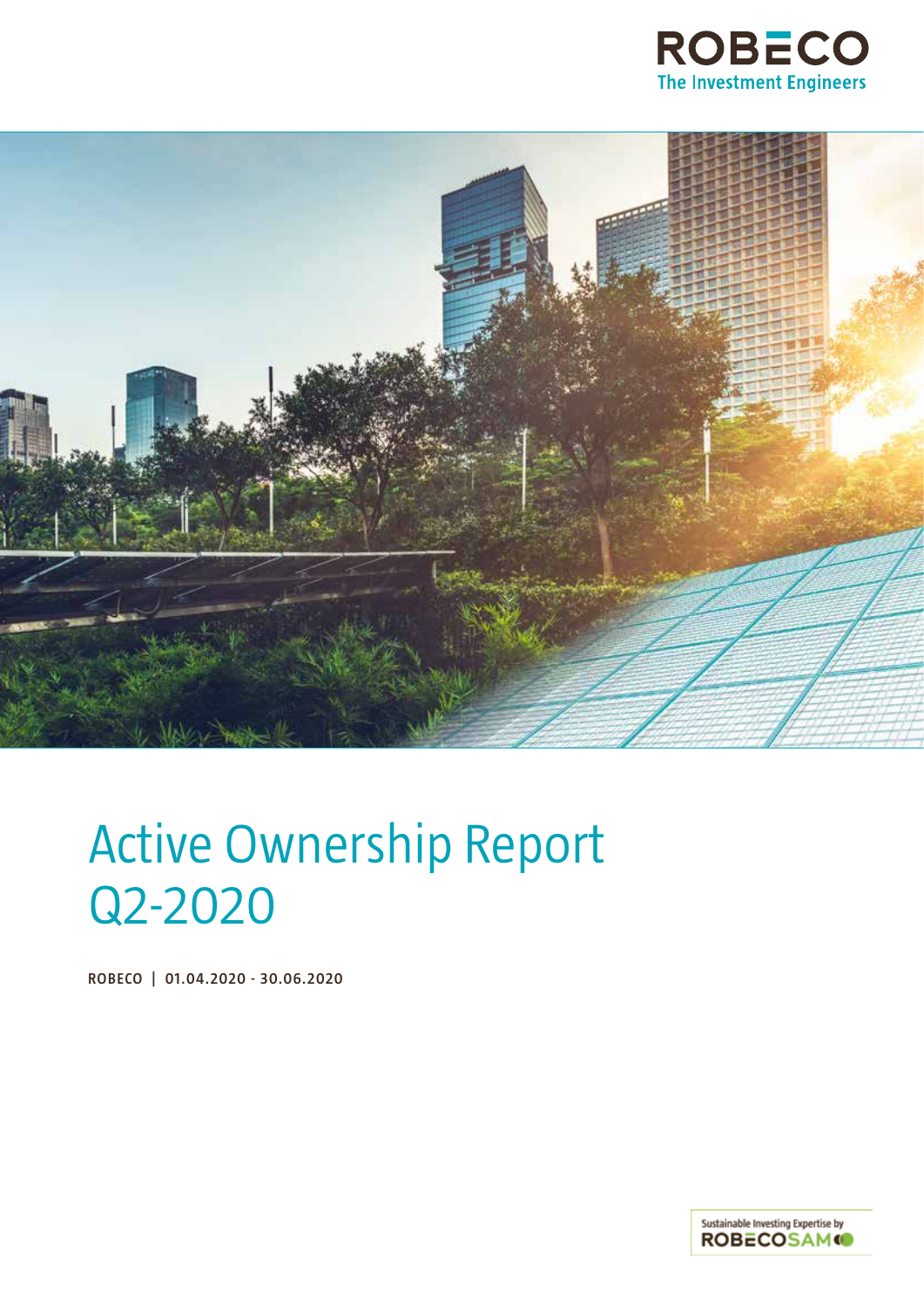## **Q2-2020 IN NUMBERS**

## **Engagement activities by region**

## **Shareholder meetings voted by region**









## **Voting overview**

| 2020                                | 1st Quarter | 2nd Quarter | 3rd Quarter | 4th Quarter |
|-------------------------------------|-------------|-------------|-------------|-------------|
| Total number of meetings voted      | 1.037       | 4.267       |             |             |
| Total number of agenda items voted  | 8.795       | 50.124      |             |             |
| % Meetings voted against management | 64%         | 59%         |             |             |

## **Engagement overview by topic**

| <b>Environmental Management</b> | 41 |
|---------------------------------|----|
| Environmental Impact            | 14 |
| Human Rights                    | 26 |
| <b>Healthy Living</b>           | 14 |
| Social Management               | 10 |
| Corporate Governance            | 38 |
| <b>Global Controversy</b>       | 16 |

## **Engagement by contact type**

| Analysis (no actual contact with company)<br>and a state and the con- | 26             |
|-----------------------------------------------------------------------|----------------|
| (Open) Letter                                                         | 42             |
| Meeting at company offices                                            | $\mathbf{1}$   |
| E-mail                                                                | 111            |
| Active voting                                                         | 3              |
| Shareholder resolution                                                | $\mathbf 0$    |
| Conference call                                                       | 109            |
| Speaking at a shareholder meeting                                     | 6              |
| Meeting at Robeco offices                                             | $\mathbf{1}$   |
| Speaking at conferences                                               | $\overline{2}$ |
| Issue press release                                                   | $\Omega$       |

## **Engagement results per theme**



**ACTIVE OWNERSHIP REPORT Q2-2020 | 2**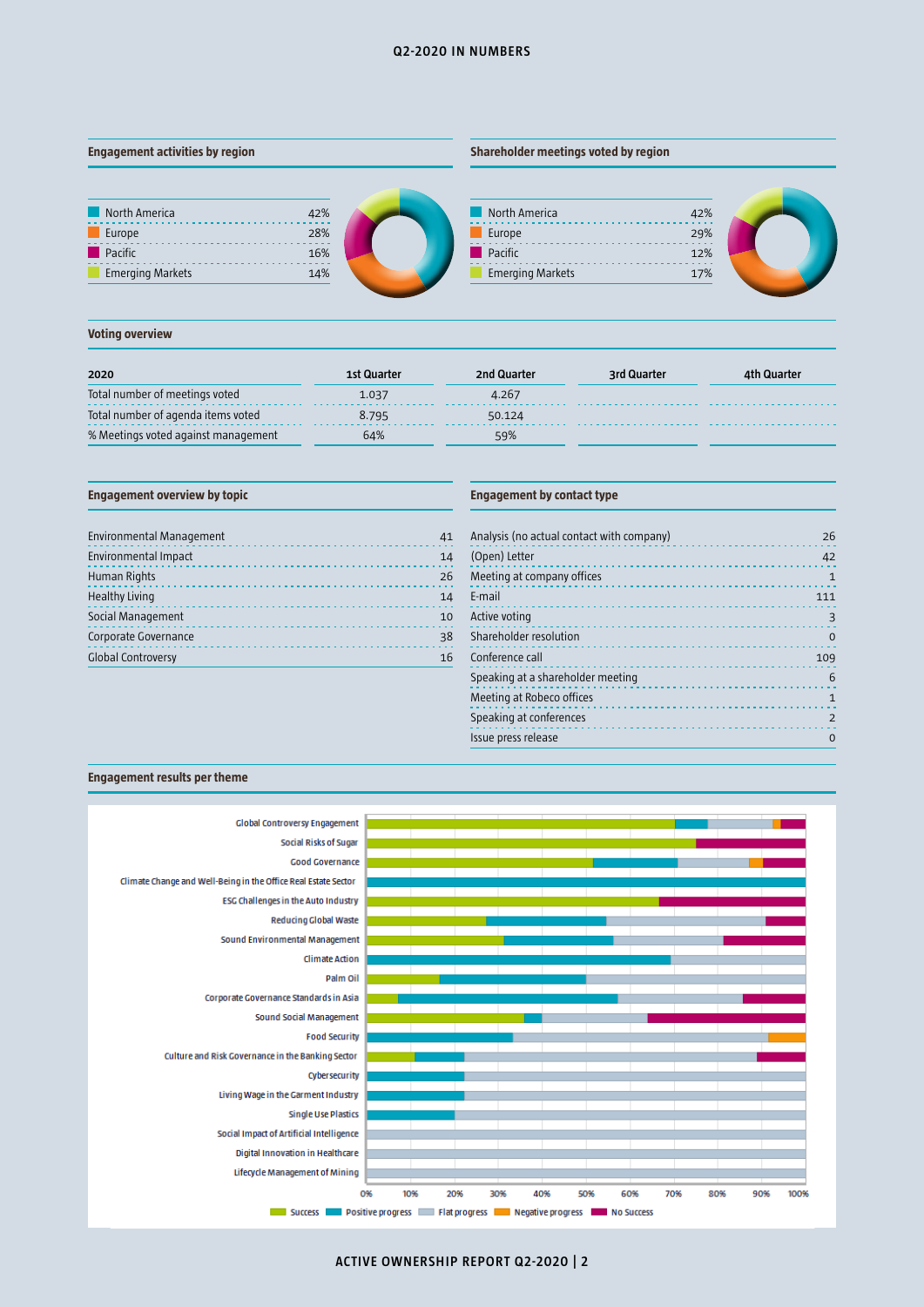## **Contents**

## **Voting Highlight P4**

Despite the impact of Covid-19 on the proxy voting season, we have continued our work to improve the corporate governance arena. Senior engagement specialist Michiel van Esch provides insight into the current trajectory of corporate governance.

## **Social Risks of Sugar P6**

Over the course of the last three years we have engaged with companies to address the growing social risks of sugar. Senior engagement specialist Peter van der Werf highlights the outcomes from our dialogues and challenges for the future.

## **Living Wages in the Garment Industry P8**

Millions of workers in the garment industry are unable to sustain themselves and their families using their own salaries. Engagement specialist Laura Bosch has been engaging companies that should pay a living-wage as it is a fundamental right and can ultimately advance their business.

## **Lifecycle Management of Mining P10**

In March 2020, we launched a three-year engagement program focusing on three critical environmental issues for the mining industry: water risk, tailings dam safety and asset retirement planning. Engagement specialists Sylvia van Waveren and Cristina Cedillo outline this new program.

## **Single Use Plastic P12**

While delivering many benefits, the current use of plastic packaging has drawbacks that are becoming more apparent by the day. Senior engagement specialist Sylvia van Waveren provides and update on the objectives of this engagement program.

## Introduction

The second quarter of the year is always a busy time for Robeco's Active Ownership team, since the majority of shareholder meetings take place. Although the Covid-19 pandemic caused some meetings to be postponed, the overall proxy voting system proved to be sufficiently resilient. Given the challenging circumstances around the world, it was especially important that we made our shareholder voices heard and encouraged companies to take action on material ESG issues.

Climate change was once again a central theme throughout the voting season, and we played an active role in bringing this issue front and center. In May, we successfully nominated a sustainability expert to the board of directors at Enel to enhance the climate expertise of the board. This accomplishment comes after a long standing engagement with the company surrounding its climate approach.

For this voting season, we also filed several shareholder resolutions on a variety of topics. On the social side, the potential for human rights abuse in the tech industry remains relatively unaddressed by some companies. Therefore, at Alphabet's recent annual meeting, we filed a resolution requesting the board to establish a Human Right Oversight Committee.

We are pleased to announce the official launch of our new engagement theme on the lifecycle management of mining. The aim of this engagement theme ranges from improving disclosure of tailing dam risks to encouraging best practices for water management.

Lastly, due to the important role of governments in our active ownership activities, we sent a letter to EU leaders calling for an economic recovery that maintains momentum on the Green Deal and sustainable finance agenda, with at least 25% of the EU's long-term budget contributing to climate objectives. The letter was prepared by IIGCC, in coordination with the Principles for Responsible Investment (PRI) and Carbon Disclosure Project (CDP).

**Carola van Lamoen** Head of Active Ownership

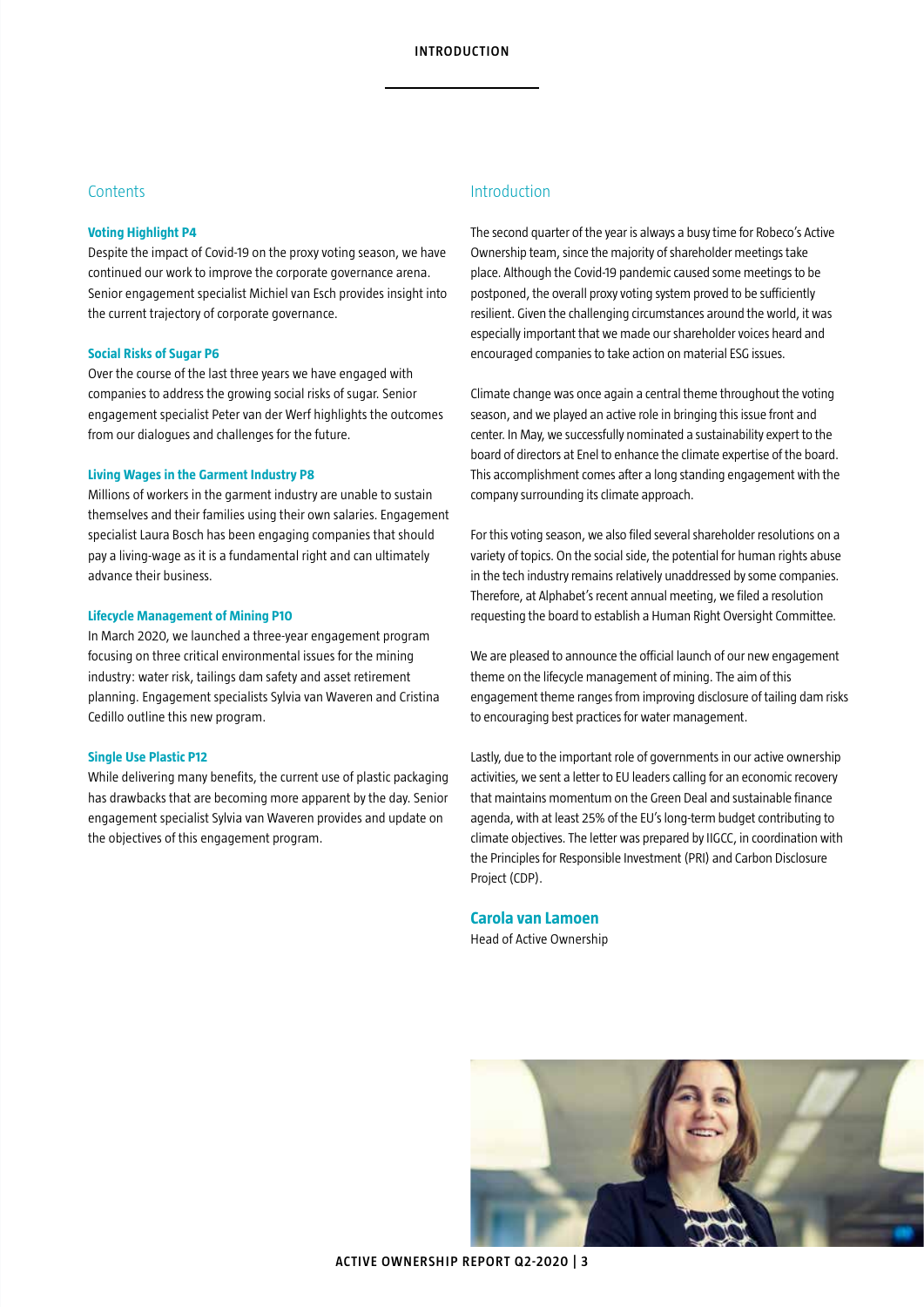# **Voting Highlights**

**The 2020 AGM season was unlike any of those that came before it. The coronavirus crisis has significantly changed the form and content of dialogue around shareholder meetings. Even though the vast majority of voting is carried out via proxy, the annual meeting is still an important event where investors can ask questions and make statements in the view of the wider public. Therefore, investors have pushed back on digital AGMs or hybrid AGMs over recent years, because it would limit a shareholder's ability to hold managements to account.** 

> This year's health crisis has restricted physical attendance at AGMs in almost all markets, and has forced companies to delay their meetings, reorganize them as online events, or stage them behind closed doors, depending on the emergency regulations passed.

> Our feedback to companies is that investors should have the ability to raise questions and make statements publicly, even if the meeting is online. This has been facilitated by the Dutch emergency law for AGMs which allows us to raise questions and statements in advance. Companies can provide answers during the webcast of their AGMs, or respond on their websites. However, in other markets it has proved

to be much more difficult to raise any comments during the meetings.

Apart from the format, the dialogue at AGMs has also shifted because of the crisis. With stock markets and the economy in distress, many companies have run into significant financial challenges. This has led several of them to reduce capex budgets, cut dividends, apply for state aid and adjust their financial guidance.

This has led to a debate around the sustainability of dividend policies and whether bonus payouts are acceptable during a financial crisis. Many European financial organizations have been advised to cancel or postpone their



Michiel van Esch

dividends, even if they were sufficiently solvent and profitable to maintain their capital allocation policies.

In our conversations, we rapidly found out that there was no singlebest solution for financial prudence, as companies differ in their levels of solvency, profitability, investment needs and capital allocation. This made our voting and engagement on this topic more interesting, but also more complex.

## The long-awaited arrival of the EU Shareholder Rights Directive

An anticipated novelty in European corporate governance is the first wave of 'say on pay' proposals resulting from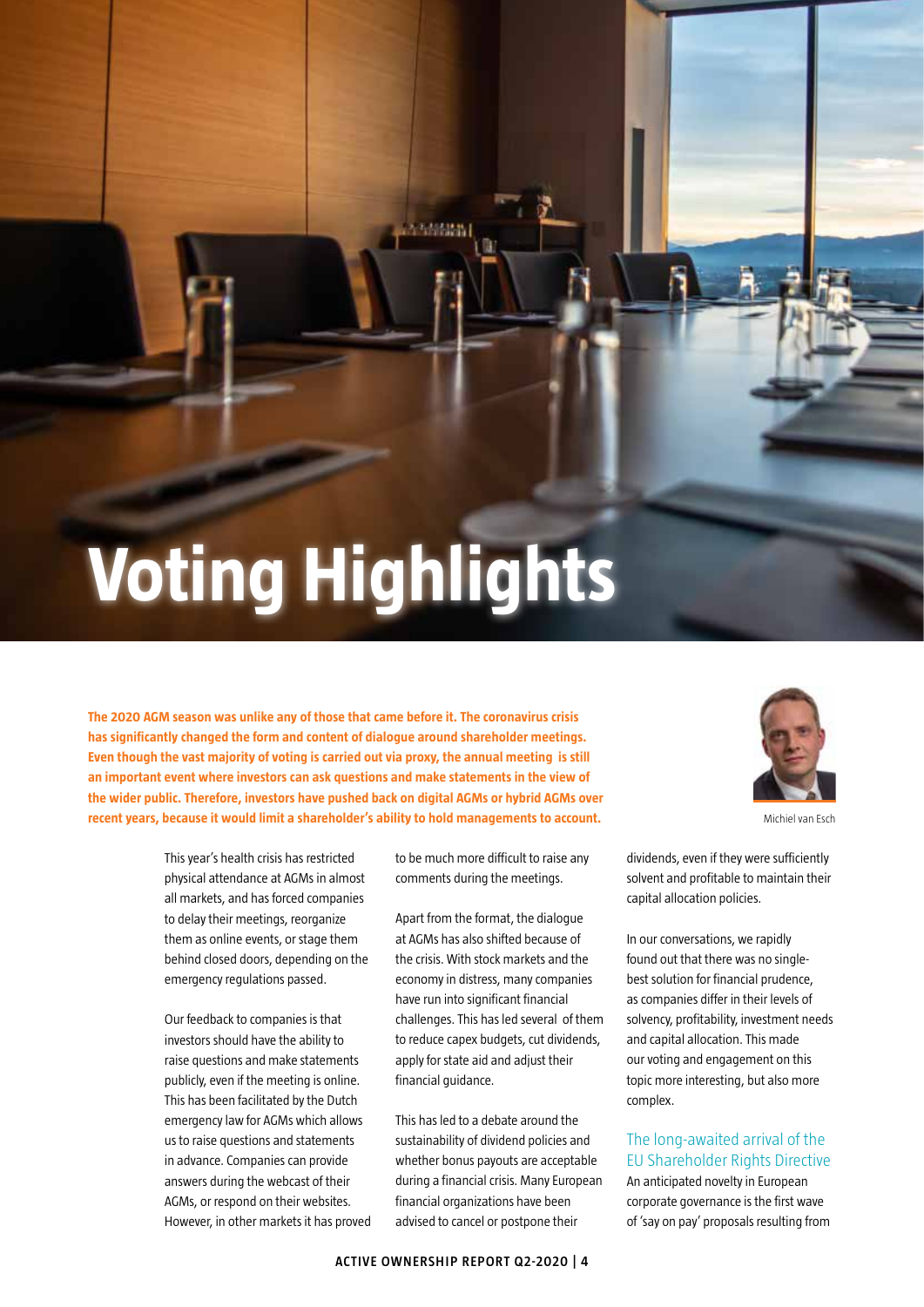

the EU Shareholder Rights Directive II. This updated regulation evens out several governance provisions across European companies, and dictates some rights and responsibilities for institutional shareholders.

One of the new requirements for companies is that they have to ask shareholders for an advisory vote on the implementation of their remuneration policy every year, and hold a binding vote on it at least every four years. Companies that have been criticized by shareholders for their remuneration practices will now have to account for them during the AGM.

**VOTING HIGHLIGHTS**

remuneration before the 2020 AGM season, and several companies even saw their policies voted down. One example is a Dutch publishing company that had not changed its remuneration policy in years and had been under shareholder scrutiny for several years. Our hope is that the new regulation will move companies towards remuneration practices that garner greater shareholder and societal support.

## Shareholder proposals, an American bedrock under threat

Similar to previous years, many ESGrelated shareholder proposals have been filed, especially in the US. Compared to other markets, filing a proposal in the US is relatively straightforward, since a shareholder only needs to prove that it has held USD 2,000 worth of company stock for one year.

In November 2019, the Securities and Exchange Commission (SEC) started a consultation in relation to drafting stricter requirements for filing shareholder proposals. Some of the new provisions would help prioritize shareholder proposals that are likely to gain significant support, while other provisions could weaken them as a mechanism for accountability and engagement with corporates. Robeco responded to the public consultation in order to protect the use of shareholder proposals, whilst keeping the process manageable for companies and regulators.

As of yet, the SEC has not finalized the new rules for filing shareholder proposals. This meant that in 2020, shareholders were still able to file resolutions across the full ESG spectrum, including topics on corporate lobbying, the separation of the roles of chairman and CEO, and human rights policies. Similar to previous years, several resolutions were filed on climate change. At one of the US oil majors, shareholders voted for a proposal

to increase disclosure on its climate lobbying activities. This is one of the few climate change proposals that have been passed at oil and gas majors in the US, and can be seen as something of a success.

This led to much more engagement on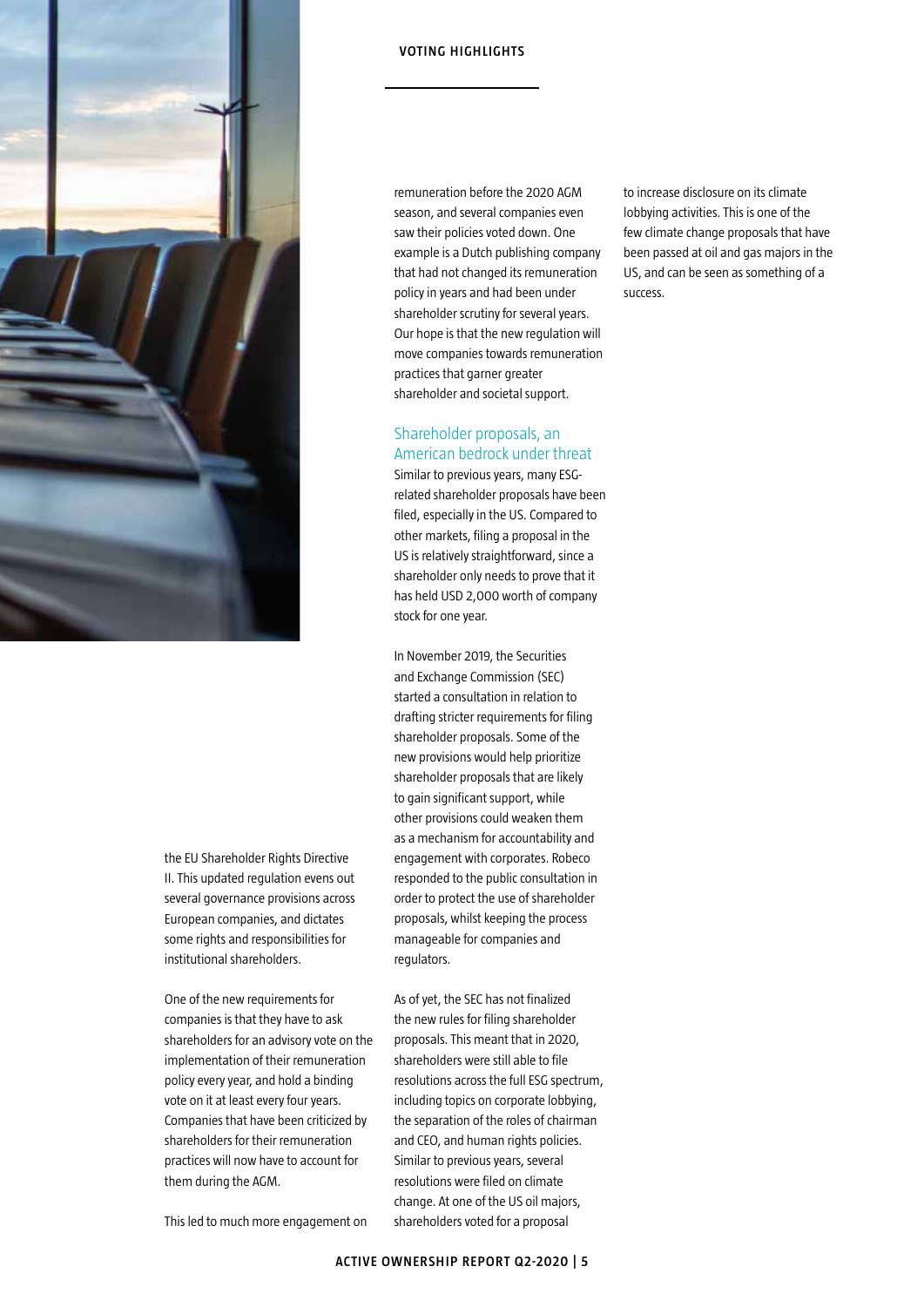# **Social risks of sugar**

**CLIMATE ACTION**

**In July 2017, we began an engagement program with eight companies in the food and beverage industry to encourage them use less sugar in their products. The engagement called on them to speed up product reformulation and innovation to ensure a successful business model in the long run. We also discussed how these companies can provide more transparency around their lobbying activities and ensure that their marketing is responsible. In this article, Engagement Specialist Peter van der Werf shares our conclusions after three years of engagement.**



Peter van der Werf

## Global impact of sugar during the Covid-19 pandemic

Sugar contributes strongly to the current global obesity pandemic, and to the onset of diabetes, given its presence in almost all packaged food or drinks. The economic costs of this pandemic are clear; USD 2 trillion annually, or nearly 3% of global GDP. It is estimated that obesity, along with smoking and armed violence, is one of the top three social burdens induced by humans.

Sugar has a direct link with one-third of the Covid-19 fatalities as these were associated with diabetes, according to a study by the National Health Service (NHS) in the UK. In the US, researchers

found that people with diabetes who contracted Covid-19 were twice as likely to die within a week than non-diabetic patients.

## Product reformulation continues in 'stealth mode'

Companies across the engagement peer group have made good progress with product reformulation. We expect them to continuously review their product ingredients and reduce sugar content where feasible.

All eight companies agreed with the need for reformulation and are reporting progress on their metrics of product portfolio renovation in their sustainability reports. When

it comes to communicating this to their clients, many companies initially opted for 'stealth reformulation', i.e. only mentioning on the back of the packet that the product's sugar content has been reduced. This is due to the negative reaction that their consumers often give to prominent announcements of sugar reduction, resulting in a sharp drop in sales.

We are satisfied with the product reformulation activity in the industry which in many cases has led to a drop of 10% of the sugar content on average. However, we remain concerned about the large volumes of sugar that are still sold to consumers as part of processed foods, especially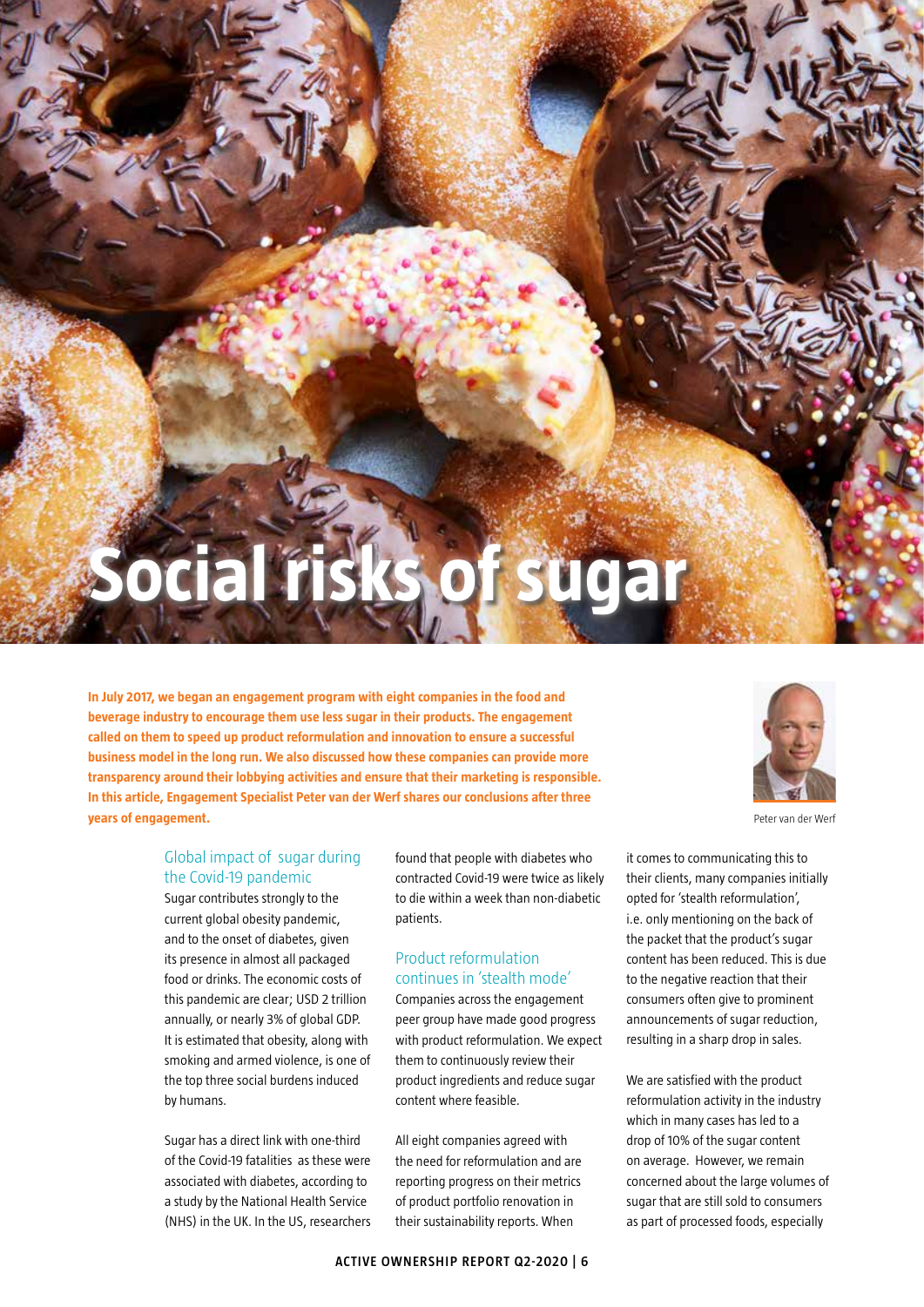

## **SOCIAL RISKS OF SUGAR**

lower sugar categories.

Other companies indicated that in general, having healthy attributes are an important consideration for any new product launch. However, some companies remain heavily vested in high-sugar carbonated soft drinks, or are expanding into energy drinks with a high sugar content. Or they are continuing to focus on highly processed food products which in most cases need sugar to make them palatable for consumers.

## Contribution to the Sustainable Development Goals

The lack of a broad adoption of significant product renovation and substantial innovation towards healthier product portfolios is of concern to us. A lack of progress in these areas leads us to be very cautious when it comes to our Sustainable Development Goal (SDG) assessments in the food industry. We continue to see an over-reliance on highly processed foods with a high sugar content that runs the risk of significantly contributing to obesity when it is not consumed in moderation.

as this pertains to some of the flagship legacy products that remain a very important cornerstone of their product portfolios.

## Innovation focuses on acquisition of healthy brands

Not all companies under engagement have made the level of progress on innovation management that we expect from the food industry. The leading companies have made larger shifts in strategy towards healthy product categories, which we think provides the best future-proof strategy when it comes to minimizing the social risk of sugar. Examples include focusing on dairy products or moving away from higher sugar content beverages into

Marketing efforts have slightly improved but are still geared towards maximizing consumption of all products, including those with a high sugar content. They are therefore not focused sufficiently on promoting healthy consumption among consumers.

Only a very small number of companies in our engagement peer group received a positive score in our SDG rating framework, as we assign a negative score to companies which derives more than 5% of its revenues from carbonated soft drinks, or companies that rely mainly on ultra-processed foods.

## Obesity risk continues to be an overhang for the industry

We have asked all eight companies to improve their product reformulation and labeling; to engage in responsible marketing and responsible lobbying; and to make substantial innovation in both individual products and their overall product portfolio.

Ultimately, we want companies to make a positive contribution to SDG3 on Good Health and Well-being. The Covid-19 pandemic has further strengthened our view that obesity is an important global health risk with a significant economic impact.

The food industry will be held accountable for its future role in marketing high-sugar products for consumers who are not able to make dietary choices that prevent obesity. This obesity risk therefore continues to be a long-term overhang for the industry.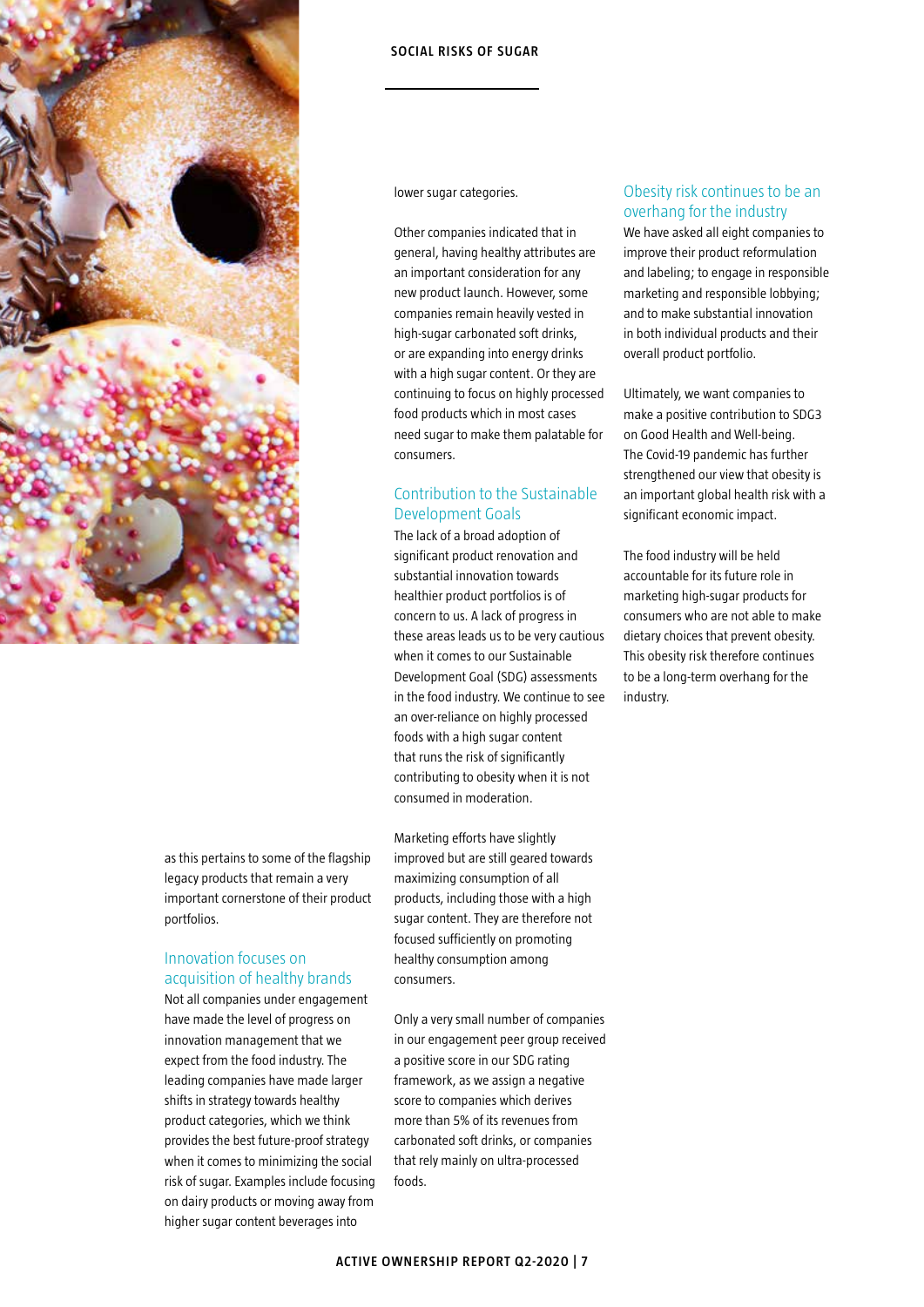## **Living wage in the garment industry**

**The fashion industry has been severely affected by the Covid-19 pandemic due to its discretionary nature, impacting not only garment brands but also their supply chains. According to McKinsey, the average market capitalization of the sector dropped almost 40% in the first quarter of the year, a much steeper decline than that of the overall stock market. This epidemic has also shifted investor focus on how companies treat their employees, customers and suppliers.** 



Laura Bosch

## Livelihoods of millions of garment workers at stake

Apparel brands and retailers have been cancelling or postponing orders as the pandemic forced store closures globally and revenue streams shrunk drastically. Factories in producing countries face major challenges to keep their business running whilst experiencing a decline in the volume of orders. In Bangladesh alone, the second-largest exporter of garments in the world, manufacturers lost more than EUR 2.7 billion in payments for orders already produced or sourced. Dire consequences stemming from this pandemic involve joblessness and financial hardship for people

across the value chain. Yet, workers in low-cost manufacturing countries are expected to be hit hardest, given the lack of robust social protection systems in these markets. They are more exposed to sudden termination, lack of severance pay, inadequate social security and little or no health insurance.

Robeco is an active member of the Platform Living Wage Financials (PLWF) investor coalition which encourages investee companies to address the non-payment of living wage in global supply chains. In collaboration with the other members, we have sent letters to the companies

in our engagement program urging them to respond to the challenges posed by Covid-19 in a responsible manner.

Key asks highlighted in the letter relate to upholding financial prudence whilst protecting labor and human rights standards in their own operations and across their supply chains. Collaboration with multi-stakeholder initiatives aiming to protect worker rights and offer support to overcome the pandemic is crucial to rebuilding a more resilient and inclusive supply chain.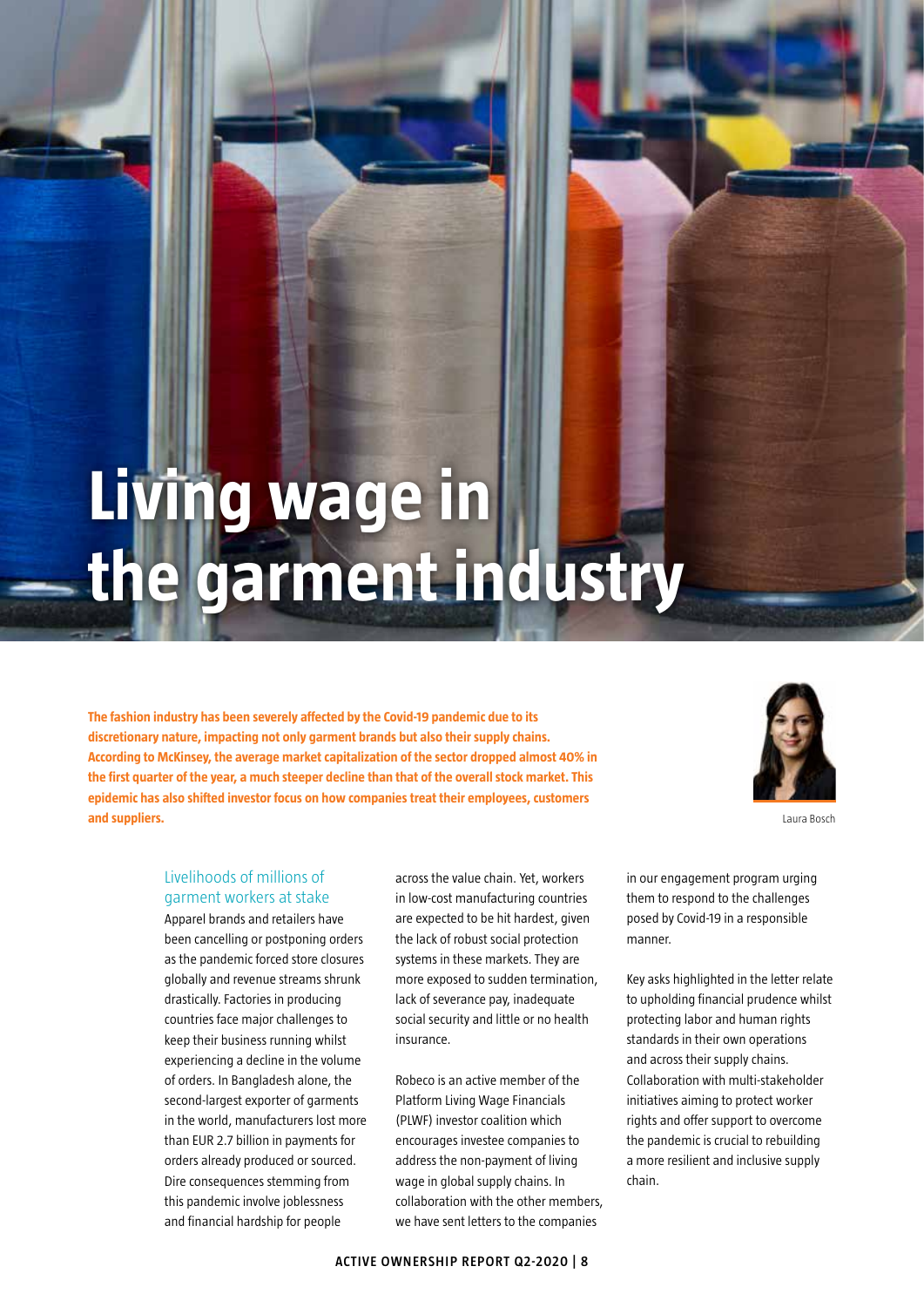

## **LIVING WAGE IN THE GARMENT INDUSTRY**

## Industry shakeout

Company responses to the Covid-19 pandemic have been diverse. Apparel brands leading the PLWF assessment results have implemented measures to mitigate the impact of the pandemic across their supply chains. For instance, these companies committed to pay for all orders in process or completed, and they endorsed the ILO Call to Action. One company also supported its strategic suppliers in their efforts to secure financing from major banks to maintain their business operations and liquidity.

Yet, on the other end of the scale we noted that some brands in our engagement program have been in severe financial distress. Several companies have cancelled or postponed their 2019 dividends, whilst others were not able to pay suppliers for completed orders. In more extreme situations, companies had to reduce their headcount across global corporate functions as a cost-cutting business strategy to mitigate liquidity constraints.

## The role of SDGs in building more resilient supply chains

The Covid-19 pandemic has highlighted vulnerabilities in the garment industry supply chain. Global apparel brands and retailers need to ensure that suppliers pay workers living wages and social benefits as a viable means to substantially reduce the pressure on garment workers and transition to a more resilient system.

Our engagement work on living wages in the apparel sector contributes positively to SDGs 1: No poverty and SDG 8: Decent work and economic growth. Working towards fair labor standards and the payment of living wages would achieve SDG target 8.8, aiming to protect labour rights and promote safe and secure working environments for all workers.

Strengthening social protection systems, which is one of the key asks from the ILO Call to Action, would contribute to SDG target 1.3, which aims to implement nationally appropriate social protection systems and measures for all.

## Preparing for the next assessment cycle

One of the main means of stimulating company progress on paying a living wage is by assessing our investee companies against a robust l assessment methodology. This analysis is carried out by PLWF members on a yearly basis and the results are publicly disclosed. The assessment is conducted in the second and third quarter of the year, and will this year include a separate section on how companies responded to the challenges posed by the Covid-19 pandemic.

The methodology has also been adjusted to provide higher scores to companies moving beyond policy disclosures and showcasing their work with more granular reporting on their performance on the ground. After publishing the updated assessment, we will continue the engagement work with our investee companies to ensure they deem responsible labor practices and fair wages as being an integral part of their business model, and implement them across their supply chains.

An important sector-wide initiative has been coordinated by the International Labor Organization (ILO) which outlines a 'Call to Action in the Garment Sector'. Global brands, manufacturers, labor unions and other stakeholders can publicly endorse this statement. It aims to catalyse action to support manufacturers to survive the economic disruption caused by the Covid-19 pandemic and to protect garment workers' income, health and employment. This global action also calls for better systems of social protection to create a fairer and more resilient garment industry.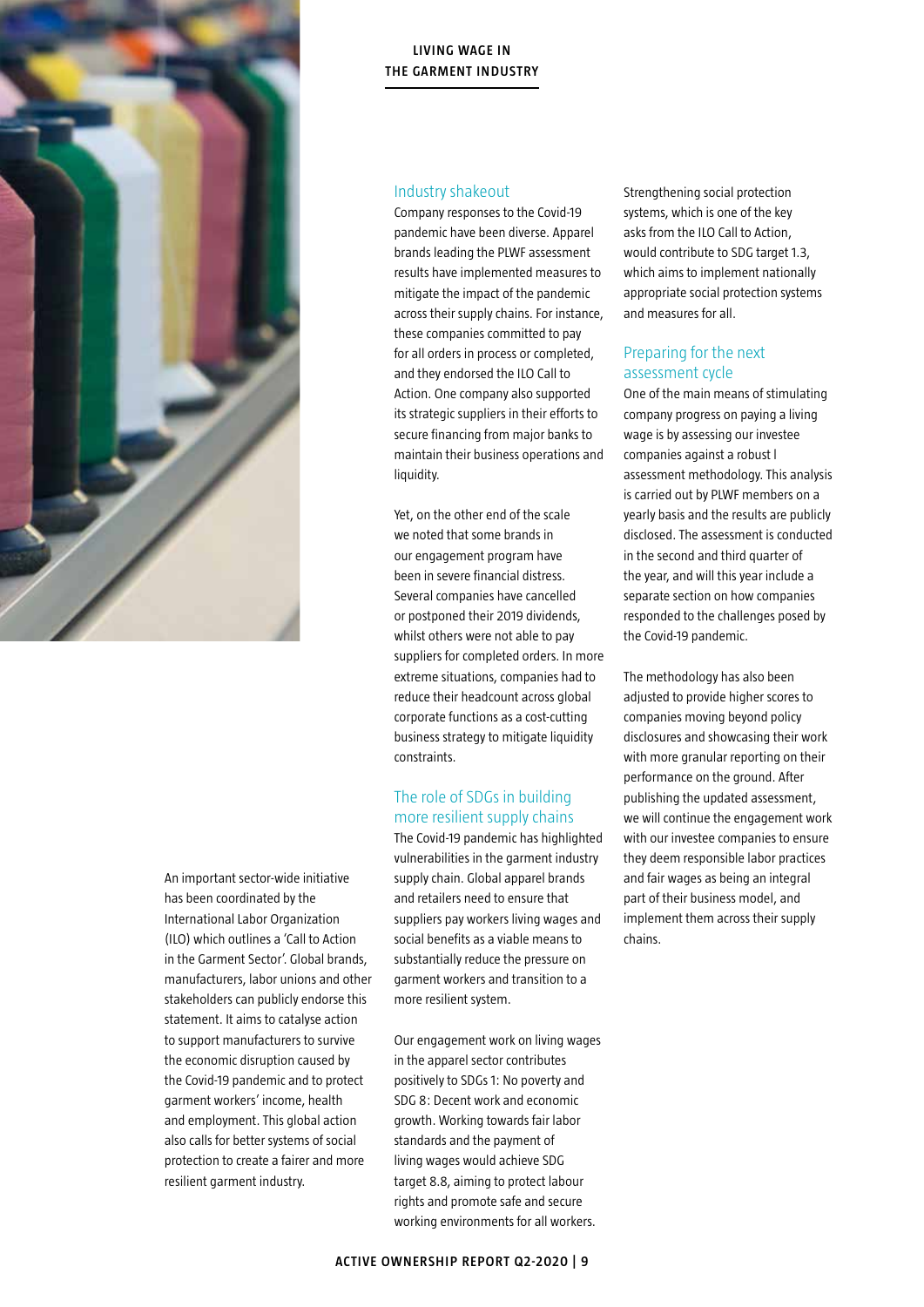## **Lifecycle management of mining**

**Mining companies are exposed to significant ESG issues, as their operations can have significant adverse impacts on the environment and society. There is no doubt that the world needs mining in order to satisfy growing demand for metals and minerals. As our dependency on mining activities increases, so does the need for companies to ensure their operations mitigate environmental and social harm.** 



Cristina Cedillo & Sylvia van Waveren

The energy transition is an important driver for future demand enabling commodities such as copper, lithium, cobalt and nickel. For example, research by Bloomberg New Energy Finance estimates that the number of electric vehicles on the road will increase from 5 million today to 530 million globally by 2040. A batteryelectric vehicle requires four times as much copper as a conventional vehicle. In March 2020, we launched a threeyear engagement program focusing on three critical environmental issues for the mining industry: water risk, tailings dam safety and asset retirement planning. Our engagement program

aims to gain a better understanding of how companies are addressing these three key issues at the group and operational levels. We will call on companies to improve disclosures on their performance at the asset level, and urge them to take further action to mitigate any adverse impacts.

## Water: An everlasting industry concern

Mining activities rely significantly on water availability. Water challenges are likely to intensify due to climate change. For example, mineral-rich regions like Chile and Australia have been experiencing more frequent and prolonged droughts, a trend that is expected to be further exacerbated by climate change.

Freshwater scarcity requires expensive solutions, such as power-intensive seawater infrastructure. As a result, companies exposed to water scarcity are likely to experience changes in their asset risk profiles, with higher operating risks and costs. Moreover, water scarcity and pollution add extra layers of risk, as they could undermine a miner's social license to operate. Prolonged droughts or polluted sources of fresh water can lead to stiffer competition for water resources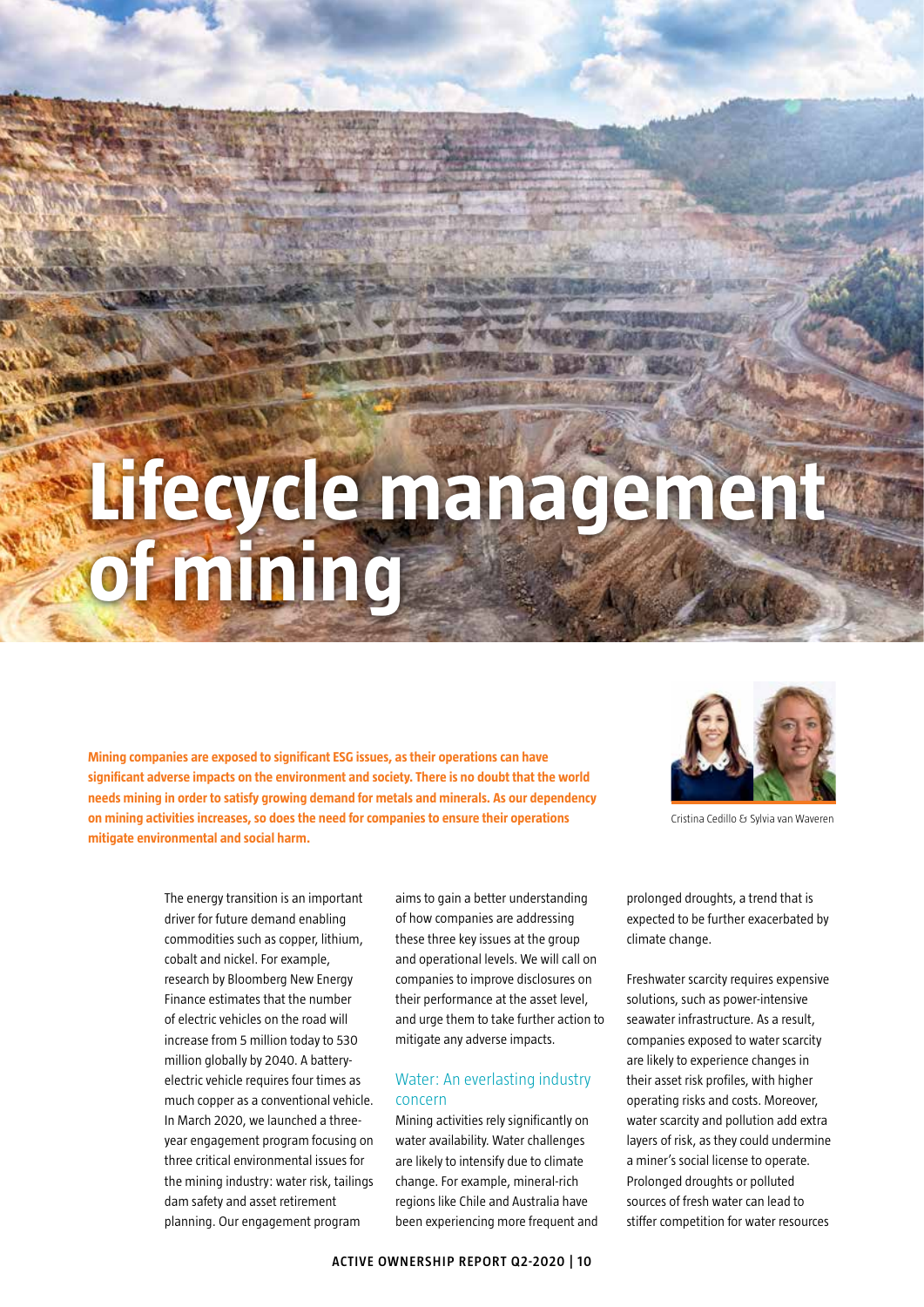

among stakeholders (agriculture, households, other miners) and lead to conflicts that have significant drawbacks for their operations.

Water risks are not particularly new for the mining industry. This topic has received significant attention from shareholders, as it has often impacted local communities and the mining industry itself. The International Council on Mining and Metals (ICMM) has developed water stewardship principles to set general minimum standards for the industry. Still, research by the Carbon Disclosure Project (CDP) shows that the mining industry is the one

with the largest financial impacts from water issues, and only a small minority of companies have set targets related to water.

## Tailings dam safety in the spotlight

Recent dam collapses in Brazil have brought to light the devastating consequences of poor management of tailing storage facilities. These dam disasters are not only incredibly harmful to the local communities and the environment, but they also have a substantial financial impact on the mining companies involved.

For example, following the Mariana disaster in 2015, in which a tailings dam operated by Samarco collapsed, Moody's placed the debt of the company's co-owner Vale on review for a downgrade as a result of potential liabilities. Additionally, the risk of occurrence is high, as shown by several reports that have come out since these two major disasters. Research by the Church of England Pensions Board (CEPB) and other investors including Robeco has found that more than onethird of global tailings dams are at high risk of causing catastrophic damage to nearby communities if they break.

The investor community responded by collaborating under the Investor Mining & Tailings Safety Initiative, which is led by the CEPB and the Swedish National Pension Funds' Council on Ethics. The initiative calls for enhanced disclosures from mining companies on where and how they have stored their waste. In total, the initiative reached out to 727 publicly listed mining companies for detailed information on their tailings storage facilities. By the end of 2019, a little less than half of the companies had responded. Robeco leads the engagement collaboration of investors aimed at the non-responding mining companies to disclose information about their tailings dams.

## End-of-life of mines: Growing environmental liabilities

Mining companies are obliged to make provisions for the restoration and decommissioning of their assets. These provisions are liabilities to restore the environmental disturbance that was caused by the operations of the mining sites, and to rehabilitate the environment when the asset is depleted and closed. Examples of remedial work are removing industrial facilities and waste rock storage, building tailings dams and cleaning contaminated land.

Remediation sometimes costs hundreds of millions of dollars per site, and often requires costly annual monitoring and maintenance. The amount of environmental provisions is not a static number; it reflects the current expected future cash outlays and risks in the life cycle plans of a mining company's portfolio of assets. According to research by the Centre for Environmental Rights, the public disclosures of 11 listed South African mining companies about their rehabilitation costs, and their ability to cover these costs, were inconsistent, unclear and sometimes unreliable. At Robeco, we share this opinion, and advocate for a more detailed disclosure of this sizeable and material liability.

Moreover, mining companies can mitigate restoration and decommissioning costs through holistic strategic planning. For example, they may choose not to mine lower grade areas to avoid an escalation of rehabilitation costs in the future. They can also apply new mining technologies to limit environmental impacts and therefore costs.

## Integrating the Sustainable Development Goals into our engagement

We aim to contribute to the advancement of the Sustainable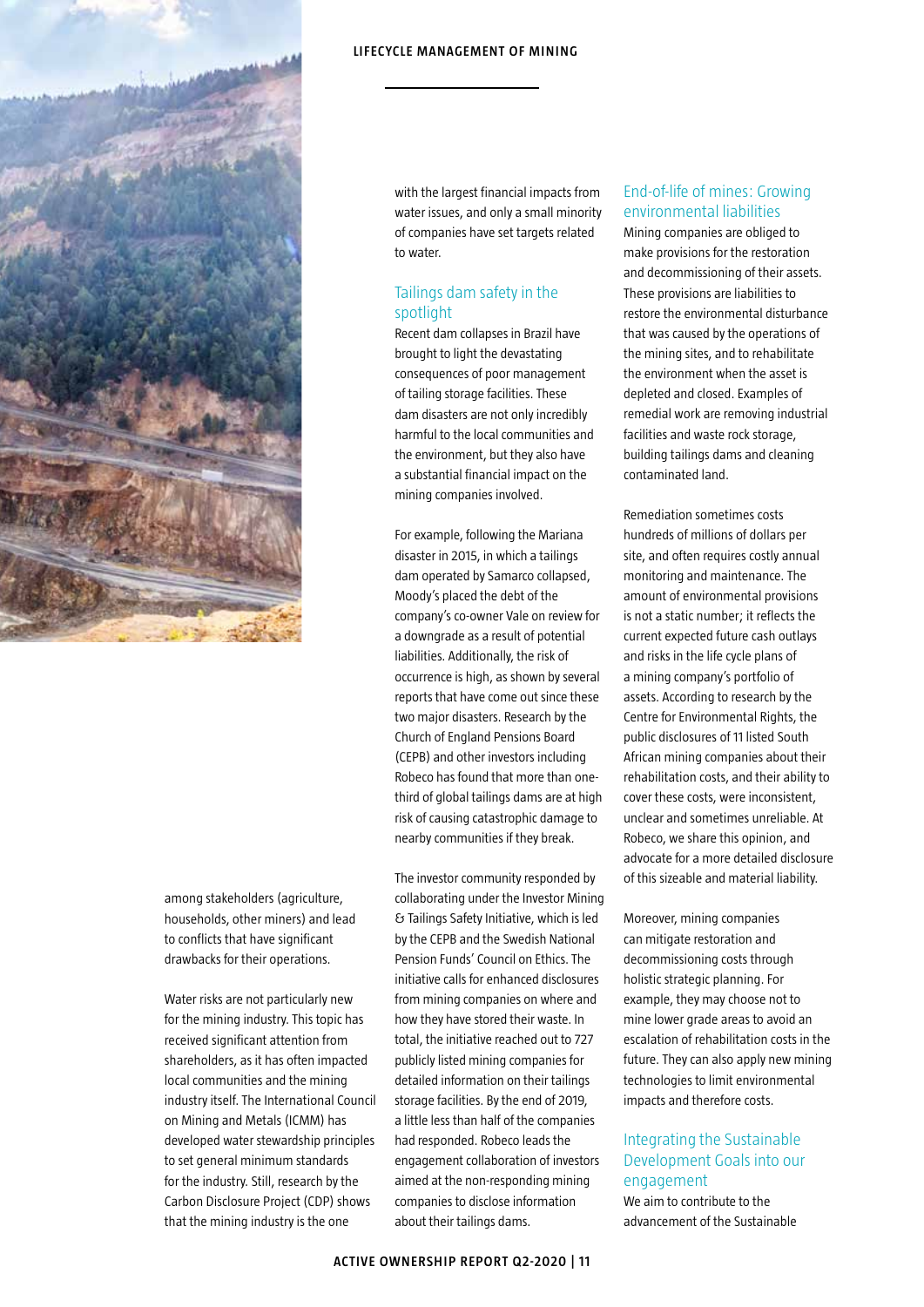Development Goals (SDGs) through our engagement, particularly SDG 6 on clean water and sanitation and SDG 12 on responsible consumption and production. The mining sector can play an important role in mitigating adverse impacts on the environment and can contribute positively to the SDGs by developing solutions for water efficiency and recycling and the management of (hazardous) waste.

The energy transition, and the increasing demand for metals that it creates, must be sustainable in our view. Companies can secure their viability in the long term by adopting responsible mining practices. We as investors aim to call on companies to properly disclose their risks and liabilities, and to take further action if needed.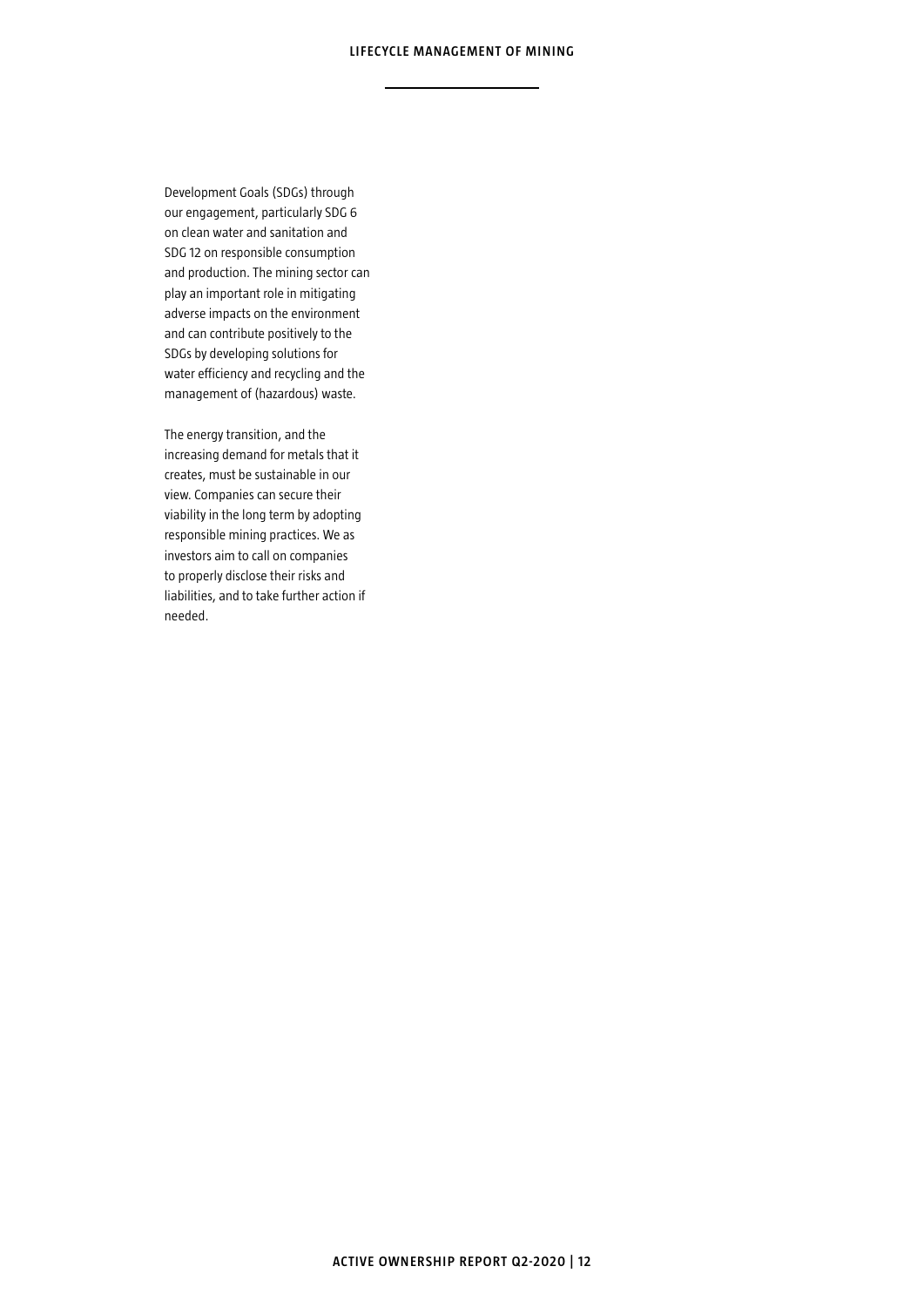**ACTIVE OWNERSHIP REPORT Q2-2020 | 13**

a v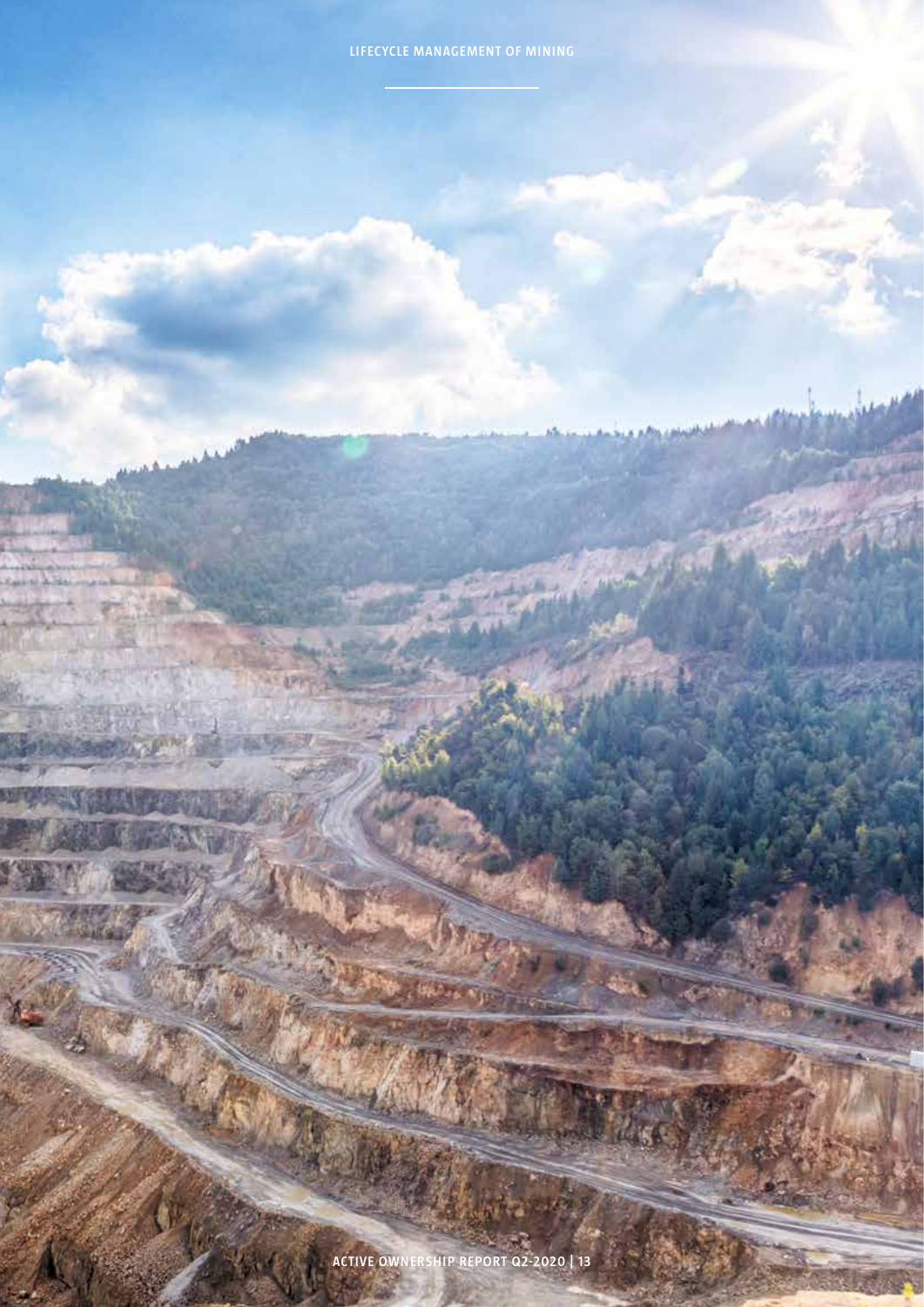# **Single Use Plastics**

**Plastics have become a resource used in nearly every part of our modern economy, combining superior functional properties with low cost. Their use has increased twenty-fold since the 1970s and is expected to double again in the next two decades. Today nearly everyone, everywhere, comes into contact with plastic packaging every day, and it is mostly only used once. Reducing single-use plastic is now a priority for tackling the tsunami of waste that it is causing.**



Sylvia van Waveren

While delivering many benefits, the current use of plastic packaging has drawbacks that are becoming more apparent by the day. Apart from the many environmental problems that are caused by plastic waste, there are also many economic consequences of this kind of pollution. For example, marine litter is already affecting tourism by making certain areas less attractive to go to, and thus decreasing economic prosperity in coastal areas.

## Aim of our engagements

To address these issues, in the second quarter of 2019 we started an engagement program that aims to encourage companies in the plastic

packaging value chain to move to a circular economy model. We expect companies to collaborate with each other along the global plastic value chain, as well as with governments and NGOs, to achieve systemic change towards creating a more circular plastic packaging system.

Furthermore, we aim to shed more light on the materiality of the plastic waste problem, whilst at the same time urging companies to improve their management of the plastic value chains towards a more sustainable circular model. In doing so, we plan to improve supply and demand for recycled plastic.

## Progress after one year

Our engagement targets 10 companies within the industry and covers the full plastic value chain, from four chemicals companies to six in consumer packaged goods. In our first year of engagement, we discussed the companies' efforts and progress in relation to five engagement objectives: innovation, recycling, plastic harmonization, responsible lobbying, and industry collaboration and partnerships. We found that most companies were able to show good progress on three engagement objectives: innovation, responsible lobbying and industry collaboration and partnerships, but were lacking on recycling and plastic harmonization.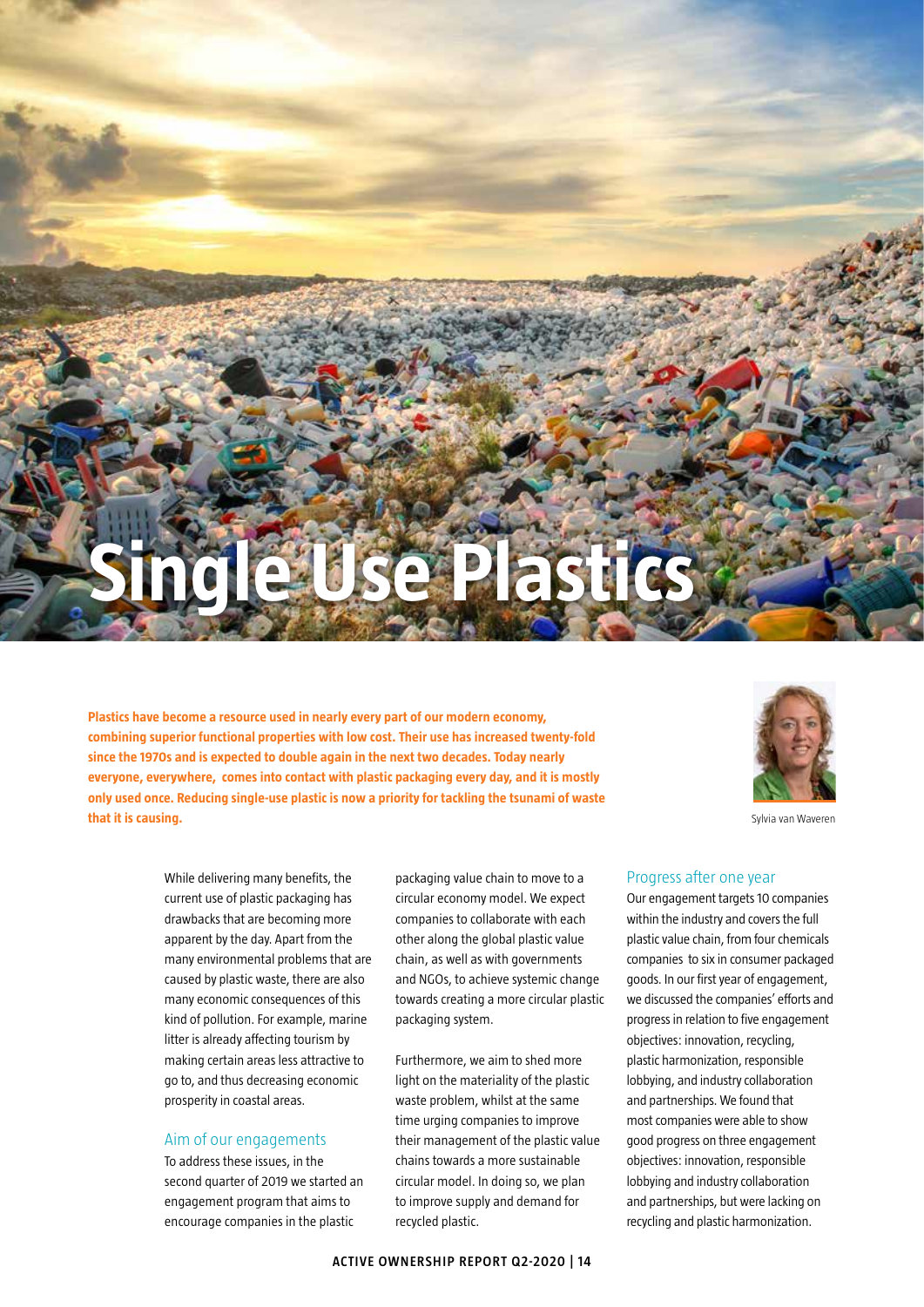

polymers have already been successfully introduced into packaging applications such as shrink film for beverages and industrial bags.

Another company has developed an innovative technology that enables black plastic to be recognized by recycling machines for sorting. This is important for two reasons. First, black plastic continues to be an important differentiator in marketing personal care products such as shampoo, and is therefore widely used by the industry. Secondly, black plastic is cheaper to make, since it contains more 'grey PCR'. This chemical has to be removed in a costly process when producing white or transparent packaging.

Another company informed us that their managers use NGOs and public authorities for their lobbying activities. They explained that with the increasing adoption of national legislation to counter plastic being dumped in the ocean, they expect that this will lead to a snowball effect that will contribute to solving the issue.

## Still early days on recycling and harmonization

It is still early days to report solid progress on our engagement objectives in relation to plastic recycling and plastic harmonization. We found here that the development of responsible packaging sometimes conflicts with other solutions. For example, the development of bioplastics is seen as a major solution to waste, as they degrade more easily than regular plastics, but this then complicates the recycling system even further. Bioplastics are also made of non-fossil fuel-based feedstock, which, is great for reducing the impact on climate change, but these compostable materials are in general not of sufficient quality to be used to package food. Another example is a company that has significantly invested in scaling up waste collection in Egypt, which provides

economic opportunities for unemployed local people and educates the consumer about the value of recycling.. However, this type of fully traceable plastic comes at a much higher cost than virgin plastic.

## Developments in recycling flexible packaging and SDGs

There is also some good news in relation to recyclability. Flexible packaging is one of the most difficult types of plastic to recycle using regular mechanical recycling methods. One company in the adhesive business is actively driving innovation in the recycling of CEFLEX flexible film. We see this as a crucial development in this field.

In relation to the Sustainable Development Goals (SDGs), there has been some improvement in the level of attention that our companies are paying to them. After our earlier requests, we are pleased to see that some companies are now mentioning the goals in their CSR reports, and that they continue to work on how to measure and report their contributions to the SDGs in more detail. Others inform us that they will start reporting on their SDG approach in next update of their impact reports. We believe that more integration of the SDG goals by the plastic companies into their thinking will lead to clearer guidelines and policies, and will therefore make an impact.

## Next steps

As investors, we are able to get more insights into the materiality of the plastic waste problem through our discussions with companies. This also gives us the chance to urge them to improve their management of the plastic value chains towards adopting a more sustainable and circular model. More time is needed though to improve the supply and demand situation for recycled plastic. We will step up our engagement efforts on these topics.

One example of positive progress regarding industry collaboration is a company that developed refillables for the Latin American and Caribbean market. It leverages this together with the Ellen Macarthur Foundation, an NGO which promotes the concept of a circular economy.

An example of strong innovation is a company that is helping its customers to recycle. The company has developed a unique recycled content material called Sustane, a polymer which sets new standards in recycled plastics and is designed to deliver consistently high levels of technical performance across a wide spectrum of applications. Sustane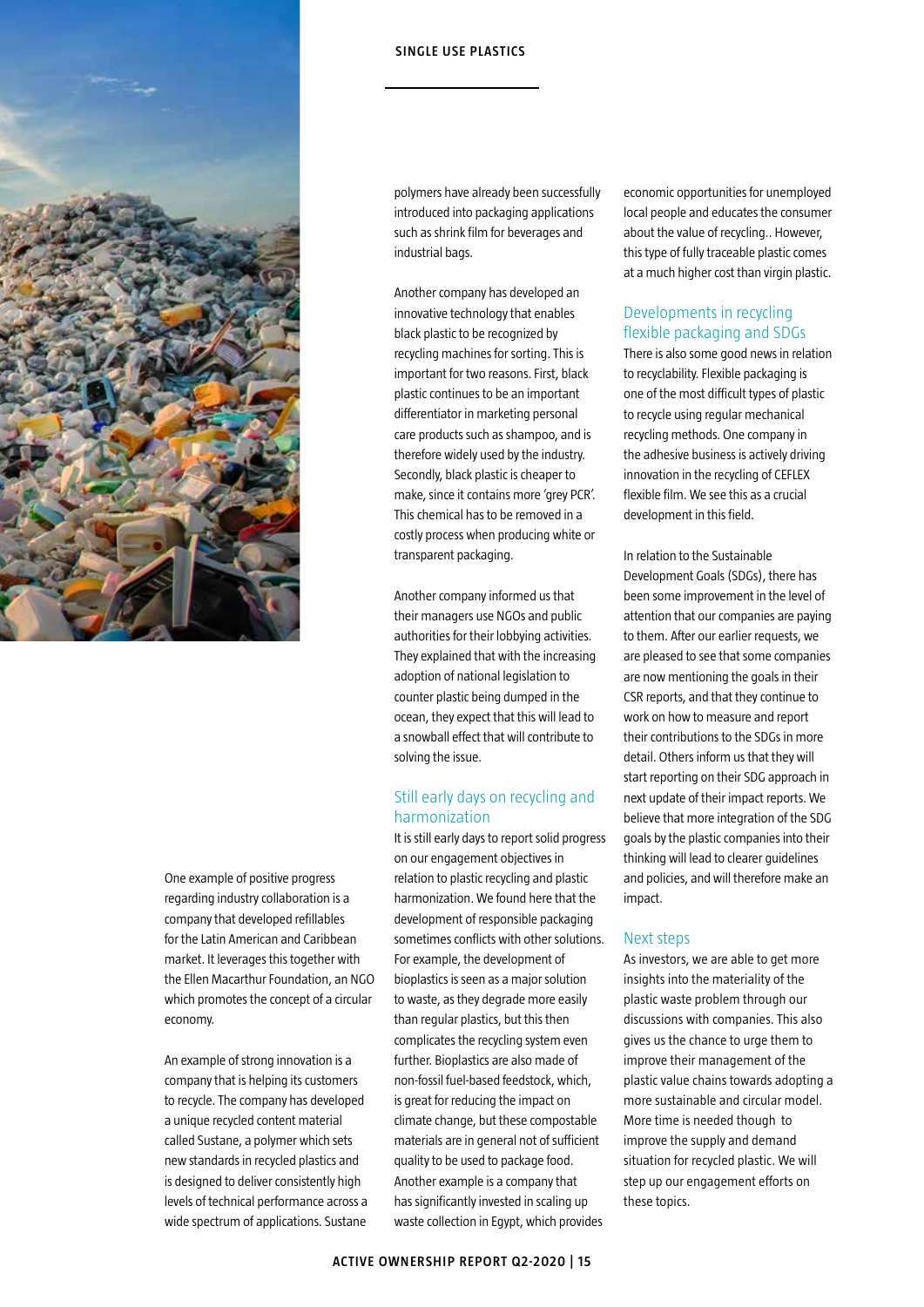## Robeco's Engagement Policy

Robeco actively uses its ownership rights to engage with companies on behalf of our clients in a constructive manner. We believe improvements in sustainable corporate behavior can result in an improved risk return profile of our investments. Robeco engages with companies worldwide, in both our equity and credit portfolios. Robeco carries out two different types of corporate engagement with the companies in which we invest; value engagement and enhanced engagement. In both types of engagement, Robeco aims to improve a company's behavior on environmental, social and/or corporate governance (ESG) related issues with the aim of improving the long-term performance of the company and ultimately the quality of investments for our clients.

Robeco adopts a holistic approach to integrating sustainability. We view sustainability as a long-term driver of change in markets, countries and companies which impacts future performance. Based on this belief, sustainability is considered as one of the value drivers in our investment process, like the way we look at other drivers such as company financials or market momentum.

More information is available at: https://www.robeco.com/docm/docurobeco-engagement-policy.pdf

## The UN Global Compact

One of the principal codes of conduct in Robeco's engagement process is the United Nations Global Compact. The UN Global Compact supports companies and other social players worldwide in stimulating corporate social responsibility. The Global Compact became effective in 2000 and is the most endorsed code of conduct in this field. The Global Compact requires companies to embrace, support and

adopt several core values within their own sphere of influence in the field of human rights, labor standards, the environment and anti-corruption measures. Ten universal principles have been identified to deal with the challenges of globalization.

## **Human rights**

- 1. Companies should support and respect the protection of human rights as established at an international level
- 2. They should ensure that they are not complicit in human-rights abuses.

## **Labor standards**

- 3. Companies should uphold the freedom of association and recognize the right to collective bargaining
- 4. Companies should abolish all forms of compulsory labor
- 5. Companies should abolish child labor
- 6. Companies should eliminate discrimination in employment.

## **Environment**

- 7. Companies should adopt a prudent approach to environmental challenges
- 8. Companies should undertake initiatives to promote greater environmental responsibility
- 9. Companies should encourage the development and diffusion of environmentally friendly technologies.

## **Anti-corruption**

10. Companies should work against all forms of corruption, including extortion and bribery. More information can be found at: https://www.unglobalcompact.org/

## OECD Guidelines for Multinational Enterprises

The OECD Guidelines for Multinational Enterprises are recommendations

addressed by governments to multinational enterprises operating in or from adhering countries, and are another important framework used in Robeco's engagement process. They provide non-binding principles and standards for responsible business conduct in a global context consistent with applicable laws and internationally recognized standards.

The Guidelines' recommendations express the shared values of the governments of countries from which a large share of international direct investment originates and which are home to many of the largest multinational enterprises. The Guidelines aim to promote positive contributions by enterprises to economic, environmental and social progress worldwide.

More information can be found at: http://mneguidelines.oecd.org/

## International codes of conduct

Robeco has chosen to use broadly accepted external codes of conduct in order to assess the ESG responsibilities of the entities in which we invest. Robeco adheres to several independent and broadly accepted codes of conduct, statements and best practices and is a signatory to several of these codes. Next to the UN Global Compact, the most important codes, principles, and best practices for engagement followed by Robeco are:

- **–** International Corporate Governance Network (ICGN) statement on
- **–** Global Governance Principles
- **–** United Nations Global Compact
- **–** United Nations Sustainable Development Goals
- **–** United Nations Guiding Principles on Business and Human Rights
- **–** OECD Guidelines for Multinational Enterprises
- **–** Responsible Business Conduct for Institutional Investors (OECD)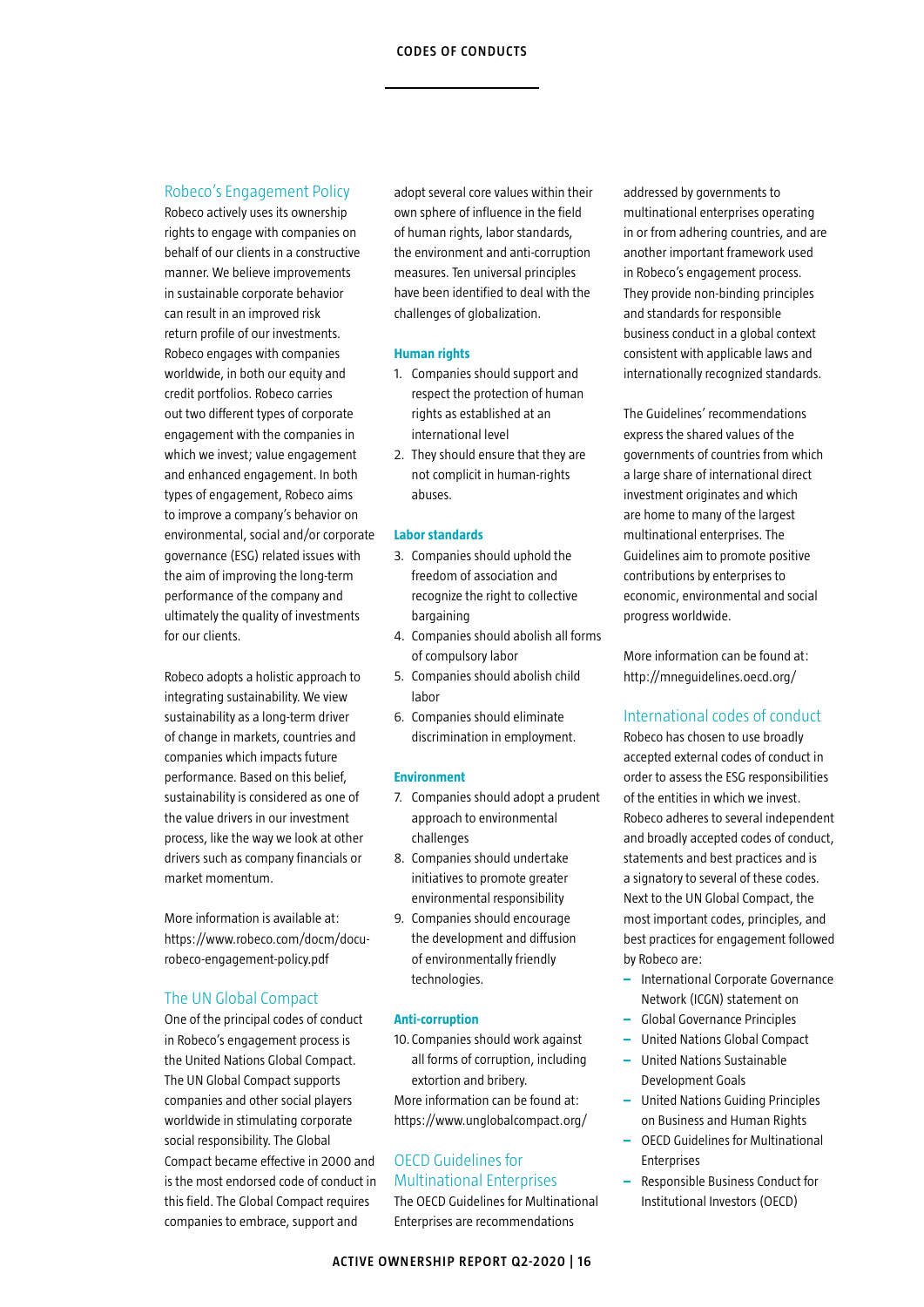In addition to our own adherence to these codes, we also expect companies to follow these codes, principles, and best practices. In addition to our own adherence to these codes, we also expect companies to follow these codes, principles, and best practices.

## Robeco's Voting Policy

Robeco encourages good governance and sustainable corporate practices, which contribute to long-term shareholder value creation. Proxy voting is part of Robeco's Active Ownership approach. Robeco has adopted written procedures reasonably designed to ensure that we vote proxies in the best interest of our clients. The Robeco policy on corporate governance relies on the internationally accepted set of principles of the International Corporate Governance Network (ICGN). By making active use of our voting rights, Robeco can, on behalf of our clients, encourage the companies concerned to increase the quality of the management of these companies and to improve their sustainability profile. We expect this to be beneficial in the long term for the development of shareholder value.

## Collaboration

Where necessary, Robeco coordinates its engagement activities with other investors. Examples of this includes Eumedion; a platform for institutional investors in the field of corporate governance and the Carbon Disclosure Project, a partnership in the field of transparency on CO2 emissions from companies, and the ICCR. Another important initiative to which Robeco is a signatory is the United Nations Principles for Responsible Investment. Within this context, institutional investors commit themselves to promoting responsible investment, both internally and externally.

## Robeco's Active Ownership Team

Robeco's voting and engagement activities are carried out by a dedicated Active Ownership Team. This team was established as a centralized competence center in 2005. The team is based in Rotterdam, the Netherlands, and Hong Kong. As Robeco operates across markets on a global basis, the team is multinational and multi-lingual. This diversity provides an understanding

of the financial, legal and cultural environment in which the companies we engage with operate. The team is headed by Carola van Lamoen who reports to Victor Verberk, Deputy Head of Investments at Robeco and member of the Executive Committee. The broad expertise of the Active Ownership team is complemented by access to, and input from, investment professionals based in local offices of the Robeco Group around the world. Together with our global client base we are able leverage this network to achieve the maximum possible impact from our Active Ownership activities.